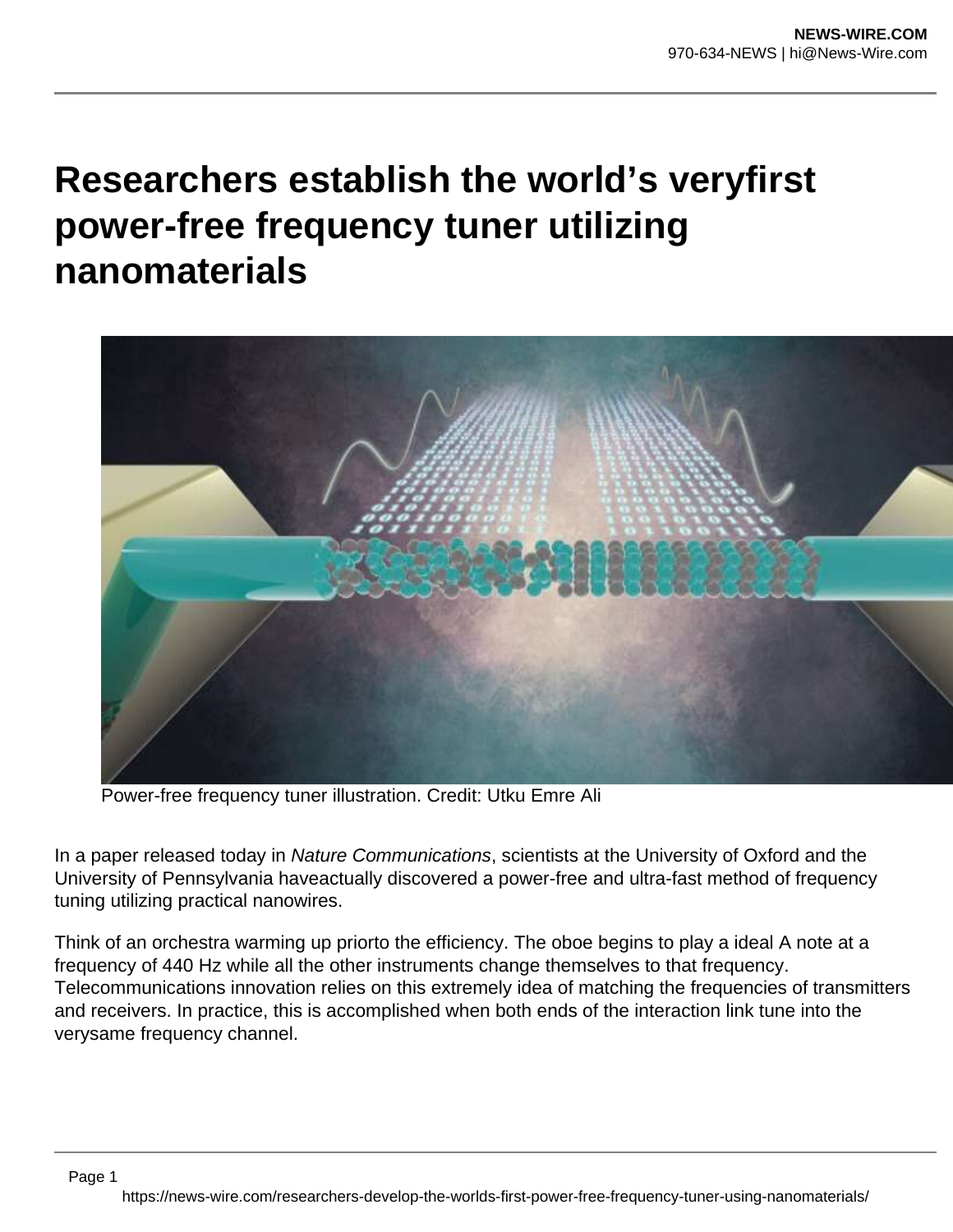In today's enormous interactions networks, the capability to dependably manufacture as numerous frequencies as possible and to quickly switch from one to another is vital for smooth connection.

Researchers at the University of Oxford and the University of Pennsylvania haveactually made vibrating nanostrings of a chalcogenide glass (germanium telluride) that resonate at predetermined frequencies, simply like guitar strings. To tune the frequency of these resonators, the scientists switch the atomic structure of the product, which in turn modifications the mechanical tightness of the product itself.

This varies from existing approaches that use mechanical tension on the nanostrings comparable to tuning a guitar utilizing the tuning pegs. This straight equates into greater power usage since the pegs are not irreversible and need a voltage to hold the stress.

## Credit: University of Oxford

Utku Emre Ali, at the University of Oxford who finished the researchstudy as part of his doctoral work stated:

"By altering how atoms bond with each other in these glasses, we are able to modification the Young's modulus within a coupleof nanoseconds. Young's modulus is a step of tightness, and it straight impacts the frequency at which the nanostrings vibrate."

Professor Ritesh Agarwal at the University of Pennsylvania, who workedtogether on the researchstudy veryfirst found a distinct system that altered the atomic structure of unique nanomaterials back in 2012.

"The concept that our basic work might have effects in such an intriguing presentation more than 10 years down the line is humbling. It's remarkable to see how this idea extends to mechanical homes and how well it works," stated Professor Agarwal.

Professor Harish Bhaskaran, Department of Materials, University of Oxford who led the work stated:

"This researchstudy develops a brand-new structure that utilizes practical products whose basic mechanical home can be altered utilizing an electrical pulse. This is interesting and our hope is that it motivates evenmore advancement of brand-new products that are enhanced for such applications."

The engineers additional pricequote that their method might run a million times more effectively than business frequency synthesizers while offering 10 to 100 times faster tuning. Although enhancing the cyclability rates and the readout methods is a need for commercialization, these preliminary results may suggest greater information rates with longer-lasting batteries in the future.

"Real-time nanomechanical residentialorcommercialproperty modulation as a structure for tunable NEMS" is released in Nature Communications.

Page 2